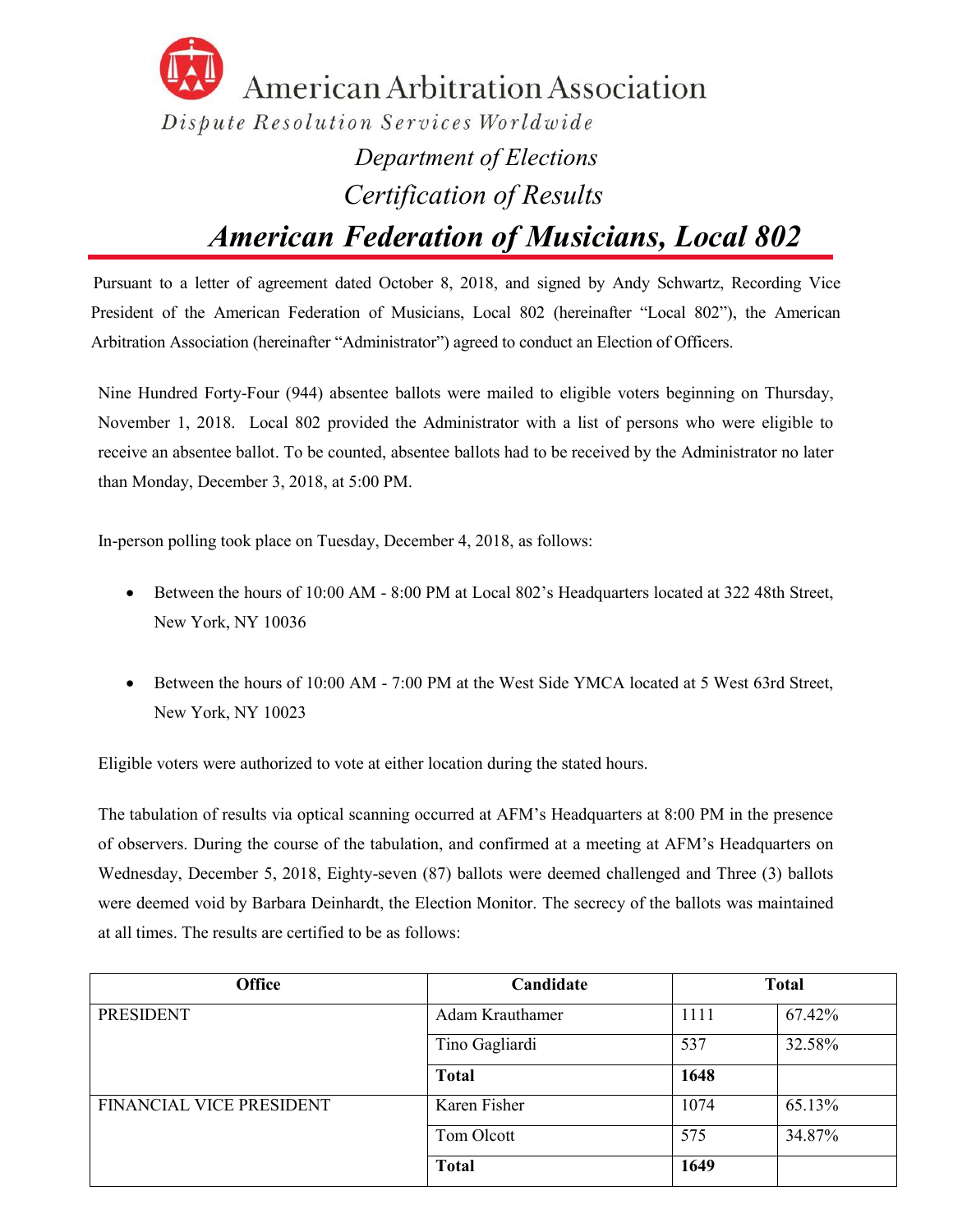| <b>EXECUTIVE BOARD</b> | Pete Donovan            | 1076             | 7.76% |
|------------------------|-------------------------|------------------|-------|
|                        | Janet Axelrod           | 1062             | 7.66% |
|                        | Morris Kainuma          | 1015             | 7.32% |
|                        | Lynne Cohen             | 993              | 7.16% |
|                        | Caryl Paisner           | 961              | 6.93% |
|                        | Monica Davis            | 930              | 6.71% |
|                        | Kyle Hoyt               | 872              | 6.29% |
|                        | <b>Bobby Shankin</b>    | 863              | 6.23% |
|                        | <b>Elise Frawley</b>    | 812              | 5.86% |
|                        | <b>Bud Burridge</b>     | 720              | 5.19% |
|                        | Martha Hyde             | $\overline{695}$ | 5.01% |
|                        | Cecelia Hobbs Gardner   | 693              | 5.00% |
|                        | Sara Cutler             | $\overline{572}$ | 4.13% |
|                        | <b>Wende Namkung</b>    | 491              | 3.54% |
|                        | Chris Olness            | 464              | 3.35% |
|                        | Clint Sharman           | 434              | 3.13% |
|                        | <b>Alvester Garnett</b> | 432              | 3.12% |
|                        | Tony Gorruso            | 409              | 2.95% |
|                        | Robert Suttmann         | 369              | 2.66% |
|                        | <b>Total</b>            | 13863            |       |
| <b>TRIAL BOARD</b>     | Cenovia Cummins         | 1162             | 8.52% |
|                        | <b>Bill Hayes</b>       | 1139             | 8.35% |
|                        | Louise Owen             | 1103             | 8.08% |
|                        | Mary Ann McSweeney      | 1093             | 8.01% |
|                        | Warren Odze             | 1064             | 7.80% |
|                        | Sylvia D'Avanzo         | 1048             | 7.68% |
|                        | Javier Gandara          | 1016             | 7.45% |
|                        | Joanna Maurer           | 990              | 7.26% |
|                        | Dan Peck                | 957              | 7.01% |
|                        | <b>Bruce Eidem</b>      | 565              | 4.14% |
|                        | Dan Willis              | $\overline{521}$ | 3.82% |
|                        | Eugene Moye             | 488              | 3.58% |
|                        | Sue Lorentsen           | 471              | 3.45% |
|                        | Madelyn Rubinstein      | 448              | 3.28% |
|                        | <b>Steve Shulman</b>    | 440              | 3.23% |
|                        |                         |                  |       |
|                        | Roger Blanc             | 426              | 3.12% |